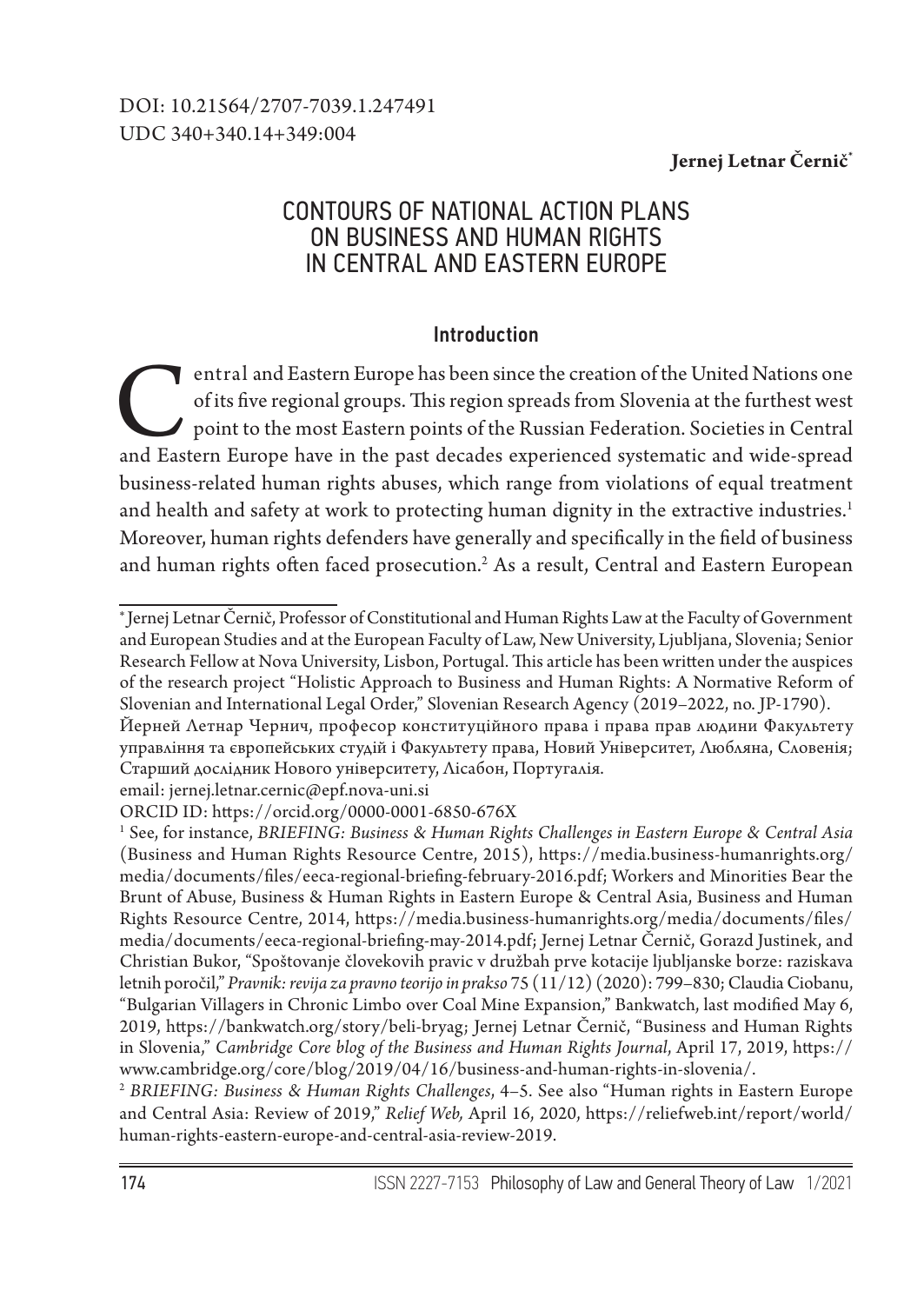countries share common recent history, culture and mentality.<sup>3</sup> Corporations in the regions have often directly and indirectly interfered with the human rights of employees and the wider populations. Business and human rights has in the past lagged behind developments at the other continents and globally.4 Most states have not been fully involved in the preparation of soft law standards and potential binding standards on business and human rights. For instance, recently only a few states participated at the negotiations for the potential UN Business and Human Rights.5 Moreover, only few scholars from the region have been in past decades actively involved in research and building capacity on business and human rights.<sup>6</sup>

The UN Human Rights Council in June 2011 adopted the UN Guiding Principles on Business and Human Rights as an authoritative international document on business and human rights standards.7 The Guiding Principles establish a three-fold framework of state obligations and responsibilities in business and human rights. States have primary obligations to protect individuals against business-related human rights abuses, corporations are to respect and protect human rights, and thirdly state and corporations are to establish judicial, quasi-judicial and non-judicial mechanisms to enforce corporate and state responsibility. The UN Working Group has visited Azerbaijan and Georgia among the countries of Central and Eastern Europe.8 The UN Member States have been encouraged to adopt National Action Plans to implement the UN Guidelines in their domestic systems.<sup>9</sup> So far 24 states have adopted National Action Plans on Business and Human Rights, including 4 states

9 See for a detailed study: Humberto Cantu Rivera, "National Action Plans on Business and Human Rights: Progress or Mirage?" *Business and Human Rights Journal* 4(2) (2019): 213–37.

<sup>3</sup> See, for instance, Lavinia Stan, ed., *Transitional Justice in Eastern Europe and the Former Soviet Union*, (Routledge, 2009); Matej Avbelj and Jernej Letnar Černič, *The Impact of European Institutions on the Rule of Law and Democracy: Slovenia and Beyond* (Oxford, Hart, Bloomsbury, 2020).

<sup>4</sup> Jernej Letnar Černič, "Mapping Business and Human Rights in Central and Eastern Europe," *Cambridge Core blog of the Business and Human Rights Journal*, December 2020, https://www.cambridge.org/core/ blog/2020/12/11/mapping-business-and-human-rights-in-central-and-eastern-europe/.

 $^{\mathrm{s}}$  United Nations Open-ended intergovernmental working group on transnational corporations and other business enterprises with respect to human rights, Legally Binding Instrument to Regulate, in International Human Rights Law, the Activities of Transnational Corporations and other Business Enterprises, 6 August 2020, Article 2 (1), https://www.ohchr.org/Documents/HRBodies/HRCouncil/ WGTransCorp/Session6/OEIGWG\_Chair-Rapporteur\_second\_revised\_draft\_LBI\_on\_TNCs\_and OBEs\_with\_respect\_to\_Human\_Rights.pdf; Jernej Letnar Černič and Nicolas Carrillo-Santarelli, еds., *The Future of Business and Human Rights: Theoretical and Practical Considerations for a UN Treaty* (Cambridge; Antwerp; Portland: Intersentia. cop., 2018).

 $^6$  Beata Faracik, Jernej Letnar Černič and Olena Uvarova have in 2019 founded the Central & Eastern European Business & Human Rights Association (https://pihrb.org/ceebhra/).

<sup>7</sup> UN, John Ruggie, *Protect, Respect and Remedy: A Framework for Business and Human Rights: Report of the Special Representative of the Secretary-General on the Issue of Human Rights and Transnational Corporations and Other Business Enterprises*, A/HRC/8/5 (7 April 2008).

 $^{\mathrm{s}}$  "UN Working Group on Business and Human Rights, Country visits of the Working Group," United Nations Human Rights. Office of the high Commissioner, accessed May 4, 2021, https://www.ohchr.org/ EN/Issues/Business/Pages/WGCountryVisits.aspx.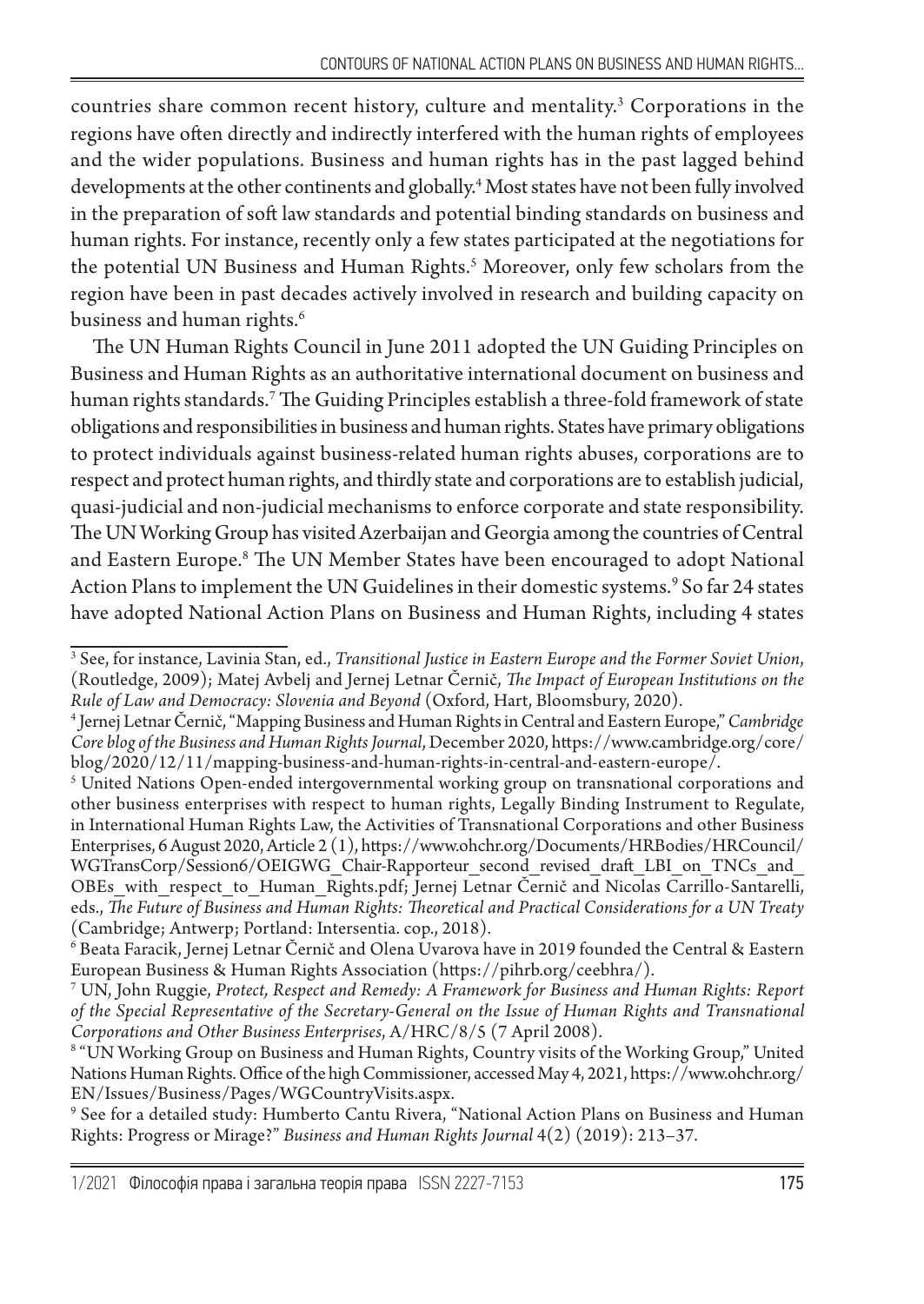from Central and Eastern Europe (Czech Republic, Lithuania, Poland and Slovenia).10 Georgia and also recently Ukraine<sup>11</sup> adopted its action plan as a part of its national action plan on business and human rights.12 The Russian Federation as the largest country in Central and Europe has so far not adopted the National Action Plan.<sup>13</sup> This article will briefly analyse contours of the National Action Plans on Business and Human Rights of the Czech Republic, Poland, Lithuania, Georgia, Ukraine and Slovenia by examining their qualities and deficiencies. It argues that the field of business and human rights in Central and Eastern Europe should be strengthened in order to effectively protect the human dignity of rights-holders.

## I. National Action Plans on Business and Human Rights in Central and Eastern Europe

This section describes and examines all six National Action Plans on Business and Human Rights that have been so far adopted in Central and Eastern Europe. Moreover, it provides some recommendations on the improvement of those National Action Plans.

### *1. National Action Plans on Business and Human Rights of the Czech Republic*

The Czech Republic launched its National Action Plan in February 2017.14 It is divided in three parts and follows the tripartite structure of the UN Guiding Principles. As for state obligation to protect, it includes detailed list of actions in several subfields such as:

Publication and dissemination of existing documents, education and awareness-raising, Criminal liability of legal persons in the field of human rights, Disqualification of a member of a body, protection of social service clients, Most serious infringements of working conditions, Trade in military equipment, Supply chains and conflict minerals, Non-financial reporting, public

 $10$  "UN Working Group on the issue of human rights and transnational corporations and other business enterprises, State National Action Plans," United Nations Human Rights. Office of the high Commissioner, accessed April 20, 2021, https://www.ohchr.org/EN/Issues/Business/Pages/NationalActionPlans. aspx.

<sup>11</sup> See, for instance, Nadia Bernaz, "Implementing the UNGPs in Eastern Europe: Is Ukraine the Example to Follow?" *Rights as Usual*, March 29, 2021, https://rightsasusual.com/?p=1404; Dafina Gercheva and Nicolaj Sonderbye, "Responsible Business Conduct Accelerates Social and Economic Development," *UNDP Ukraine*, February 5, 2021, https://www.ua.undp.org/content/ukraine/en/home/blog/2021/ responsible-business.html#.YCP0cYZMD10.twitter-.

 $12$  "UN Working Group on the issue of human rights and transnational corporations and other business enterprises, State National Action Plans," United Nations Human Rights. Office of the high Commissioner, accessed April 20, 2021, https://www.ohchr.org/EN/Issues/Business/Pages/NationalActionPlans. aspx

<sup>13</sup> Екатерина Аристова, "Бизнес и права человека в России," *Европейский центр по правам человека Бюллетень* 23 (2015): 8–9.

<sup>&</sup>lt;sup>14</sup> "Czech Republic," National Action Plan for Business and Human Rights, 2017–2022, accessed May 4, 2021, https://www.ohchr.org/Documents/Issues/Business/NationalPlans/NationalActionPlan CzechRepublic.pdf.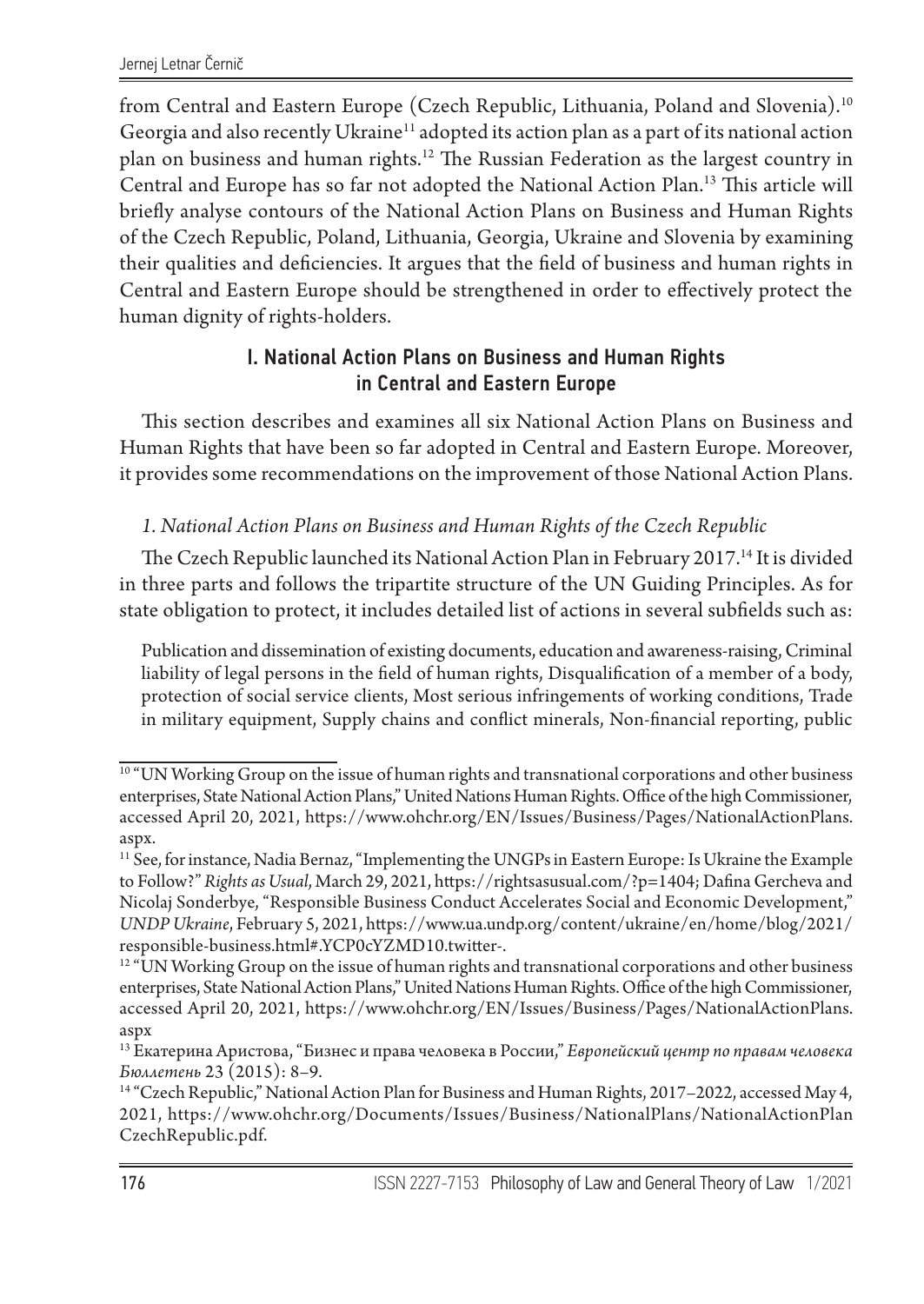procurement, State aid, guarantees and subsidies, enterprises and companies in which the state has a shareholding, and External policy.<sup>15</sup>

The plan notes that "human rights standards encapsulate not only a legal commitment, but also moral and ethical responsibility independent of state authority and its enforcement of the law."16 It adds that "respect for human rights is both a legal obligation and the least that can be expected of business ethics."<sup>17</sup> As for the access to remedy, it focuses among others on access to courts, collective actions and alternative and online dispute resolution, by specifying the name of concrete projects and measures to be adopted to reach the deadline.18 The Czech National Plan is overall well prepared and goes very in detail concerning state and corporate human rights obligations in business and human rights. It has distinguished itself from other National Action Plans in Central and Eastern Europe that it includes goals, timeline and indicators, which enable measurements of the set commitments concerning state and corporations and access to remedy. The Ministry of Human Rights is reported to have regularly supervised the implementation of the Plan.<sup>19</sup>

## *2. National Action Plans on Business and Human Rights of Georgia*

Georgia adopted its National Action Plan on Business and Human Rights in 2018 as part of its National Plan on Human Rights.<sup>20</sup> Its Chapter 25 includes several objectives in the area of business and human rights. It does not, however, follow the structure of the UN Guiding Principles. It includes among others the following objectives: "25.21.1. Ensure support and political implementation for UN main principles concerning business and human rights,"<sup>21</sup> "25.22.1. Conduct appropriate actions with the aim to ensure support and political implementation for UN main principles concerning business and human rights,"<sup>22</sup> "25.23.1. Ensure awareness rising about UN main principles concerning business and human rights," "25.24.1. Promote popularisation and elaboration of manual document on UN main principles concerning business and human rights,"<sup>23</sup> "25.25.1.

<sup>&</sup>lt;sup>15 "</sup>Czech Republic," National Action Plan for Business and Human Rights, 2017–2022, accessed May 4, 2021, https://www.ohchr.org/Documents/Issues/Business/NationalPlans/NationalActionPlan CzechRepublic.pdf. 9–28.

<sup>16</sup> Ibid, 29.

 $17$  Ibid.

<sup>18</sup> Ibid, 41–51.

<sup>&</sup>lt;sup>19</sup> "Czechia," National Action Plans on Business and Human Rights, accessed May 4, 2021, https:// globalnaps.org/country/czech-republic/.

 $20$  "UN Working Group on the issue of human rights and transnational corporations and other business enterprises, State National Action Plans, Georgia," United Nations Human Rights. Office of the high Commissioner, accessed May 4, 2021, https://www.ohchr.org/EN/Issues/Business/Pages/ NationalActionPlans.aspx.

<sup>21</sup> Ibid.

 $22$  Ibid.

<sup>23</sup> Ibid.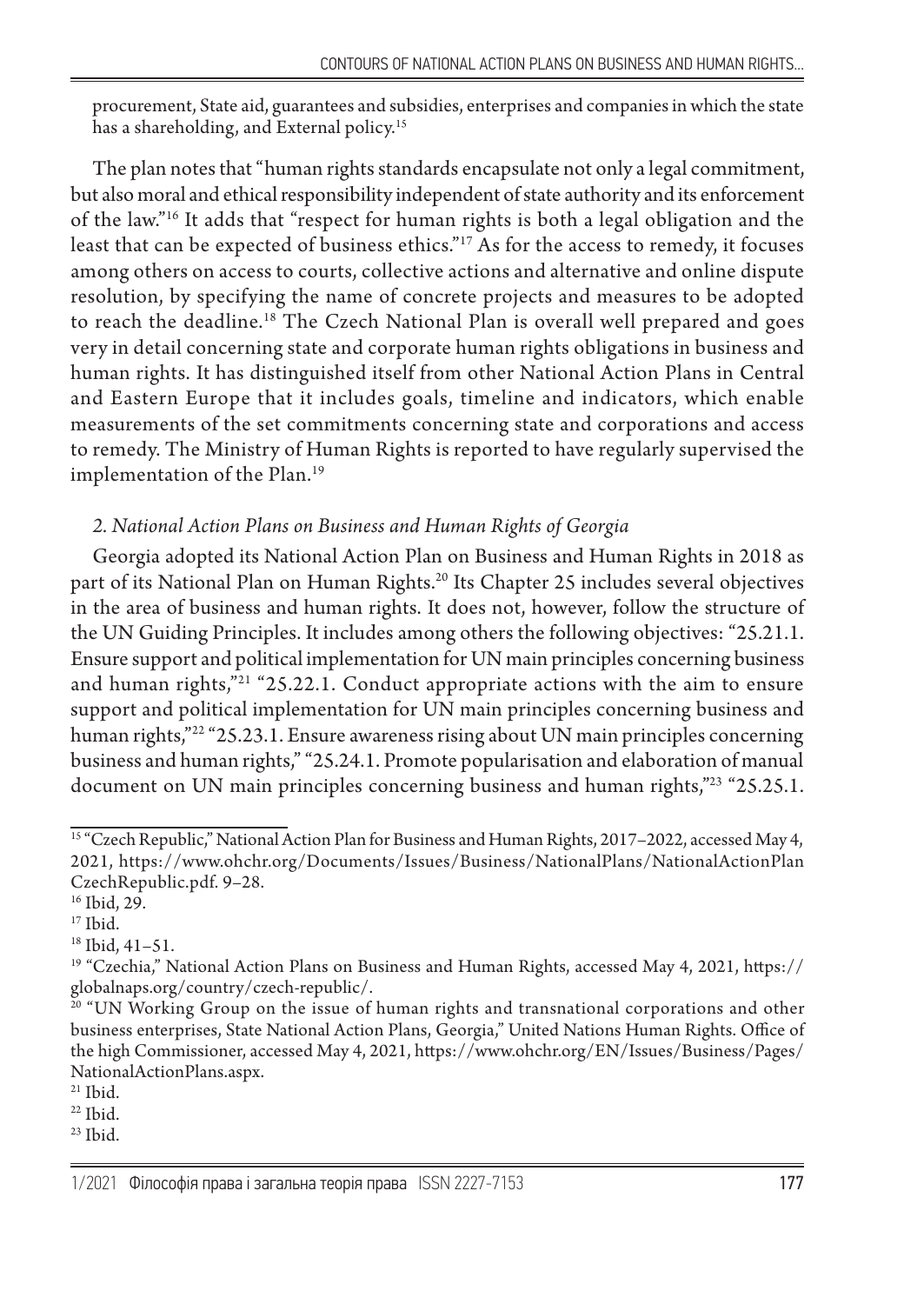Ensure conducting appropriate actions for public servants about UN main principles with the aim to provide information and raise awareness,"<sup>24</sup> "25.26.1. Raise awareness for the staff of judicial authority and investigative structures concerning human rights,"<sup>25</sup> "25.27.1. Ensure awareness rising about legal risks assessment for companies with the aim to prevent human rights violation"26 and "25.28.1. Ensure strengthening high standard issues containing mechanisms, including out-of-court appeal."27 The Georgian National Action Plan does not provide for detailed commitments, goals and indicators state and corporate obligations in the field of business and human rights. As a result, it is of programmatic legal nature that does not grant rights-holders with the effective access to remedy. The UN Working Group on Business and Human Rights observed in the Statement at the end of visit to "Georgia that the content of the chapter on business and human rights should be improved post-2020 to capture fully all recommendations of the baseline assessment as well as our June 2020 report to the UN Human Rights Council."<sup>28</sup> It urged the government to "…also consider developing a comprehensive National Action Plan on Business and Human Rights as per the guidance provided by the Working Group."29

### *3. National Action Plans on Business and Human Rights of Lithuania*

Lithuania introduced in February 2015 its National Action Plan on Business and Human Rights as the first state in Central and Eastern Europe.30 The Plan spans on only 6 pages, however it follows three pillars of the UN Guiding Principles. Lithuania recognized in its National Action Plan that it carries a positive obligation to ensure that companies in the Lithuanian legal order do not interfere with the human rights and freedoms of individuals.<sup>31</sup> Lithuania has so far not played a significant role in the international community in business and human rights. As a rule, with a few exceptions, it has not actively participated in global debates on business and human rights, as only a few experts and non-governmental organizations have been active in this field. Government authorities have so far too often

 $27$  Ibid.

<sup>&</sup>lt;sup>24</sup> "UN Working Group on the issue of human rights and transnational corporations and other business enterprises, State National Action Plans, Georgia," United Nations Human Rights. Office of the high Commissioner, accessed May 4, 2021, https://www.ohchr.org/EN/Issues/Business/Pages/ NationalActionPlans.aspx.

<sup>&</sup>lt;sup>25</sup> Ibid.

<sup>&</sup>lt;sup>26</sup> Ibid.

<sup>&</sup>lt;sup>28</sup> "Statement at the end of visit to Georgia by the United Nations Working Group on Business and Human Rights, Tbilisi, 12 April 2019," United Nations Human Rights. Office of the high Commissioner, accessed May 4, 2021, https://www.ohchr.org/EN/NewsEvents/Pages/DisplayNews. aspx?NewsID=24474&LangID=E.

<sup>29</sup> Ibid.

 $^{\rm 30}$  "UN Working Group on the issue of human rights and transnational corporations and other business enterprises, State National Action Plans, Lithuania," United Nations Human Rights. Office of the high Commissioner, accessed May 4, 2021, https://www.ohchr.org/Documents/Issues/Business/ NationalPlans/Lithuania\_NationalPlanBHR.pdf.

<sup>31</sup> Ibid, 1–2.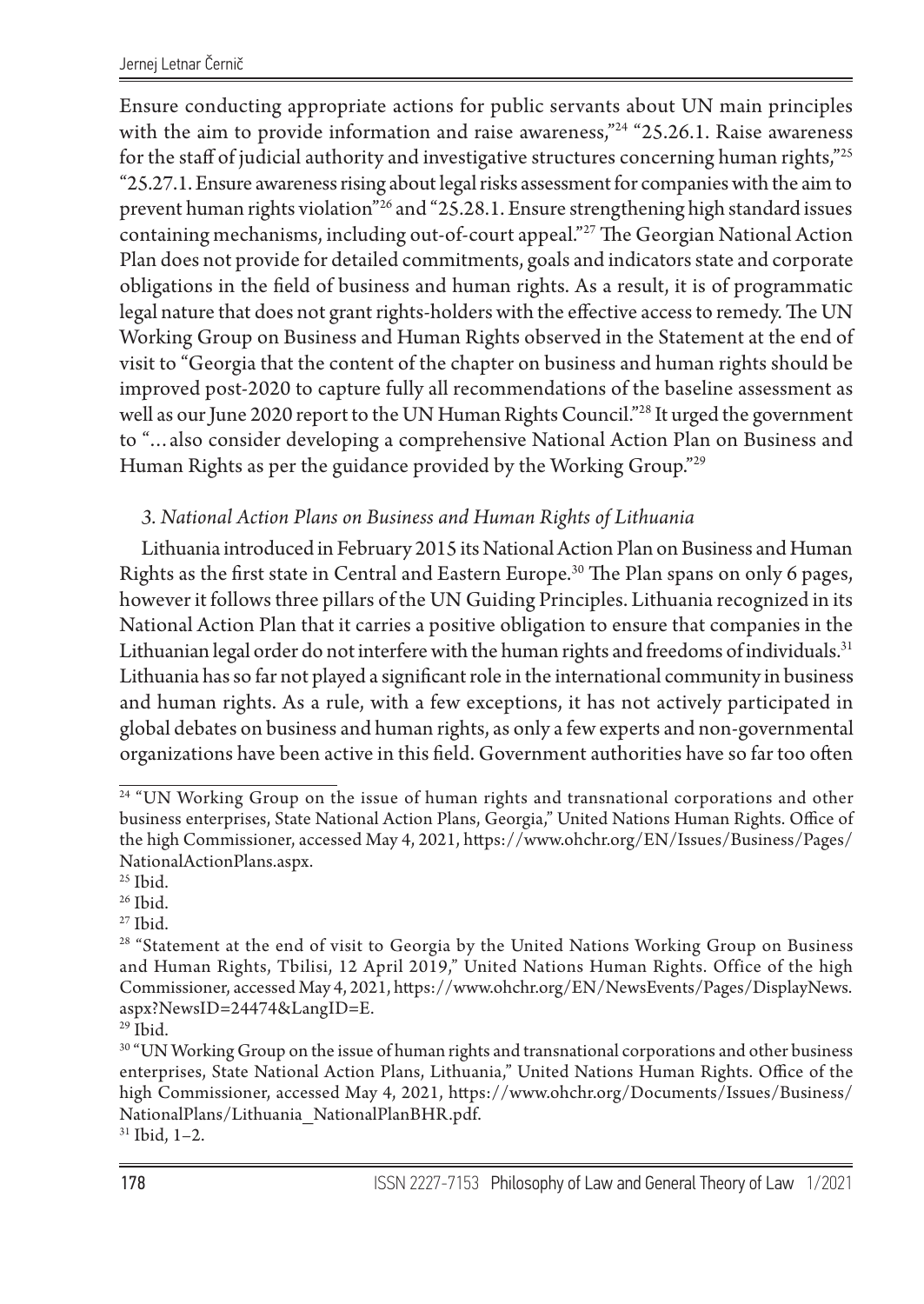confused business and human rights with discussions on corporate social responsibility. Initiatives for respect for human rights in the economy are present in Lithuanian society, but in rare cases they have exceeded corporate social responsibility initiatives such as philanthropy, donations and charitable campaigns. $32$  As for the access for remedies, the state has among others committed to introduce the possibility of class action in administrative procedure and to encourage self-regulation of business.33 The Lithuanian Action Plan is somehow limited in nature and its extent. Perhaps this can be explained by its early adoption. The Lithuanian government has in spite of earlier commitments so far not established any Working Group for supervision of implementation. Nonetheless, it seems to be working on the 2nd version of its National Action Plan.<sup>34</sup>

### *4. National Action Plan on Business and Human Rights of Poland*

Poland is one of the largest economies in Central and Eastern Europe and one of the most advanced countries as to the developments in Business and Human Rights.<sup>35</sup> The National Action Plan on Business and Human Rights of Poland was adopted in May 2017.<sup>36</sup> It is divided into three parts and implementation of the National Action Plan. It is well prepared and it includes 58 pages. The Polish government notes that "is sending a clear signal to entrepreneurs, pointing out that the obligation to apply the UN Guiding Principles is the best way to promote a responsible approach to conducting business activity and thus implementing other international standards, including the OECD Guidelines for Multinational Enterprises."37 As for access to the remedy, the National Action Plan notes that "the Polish legal system provides people who have been victims of human rights violations in the context of a broadly defined economic activity with a range of legal measures to seek judicial protection." It adds that "access to these instruments is wide and allows appropriate remedial action to be taken, depending on the nature of the violation."38 Although the Polish National Action Plan is a textbook example of good practices concerning business and human rights in Central and Eastern Europe, it has much room for improvement. The Polish government should in the Second version of the Action Plan include more detailed commitments in different areas of business and develop indicators and deadlines to measure business and human rights in practice.

 $32$  "UN Working Group on the issue of human rights and transnational corporations and other business enterprises, State National Action Plans, Lithuania," United Nations Human Rights. Office of the high Commissioner, accessed May 4, 2021, https://www.ohchr.org/Documents/Issues/Business/ NationalPlans/Lithuania\_NationalPlanBHR.pdf, 5–6.

<sup>33</sup> Ibid, 6.

<sup>34 &</sup>quot;National Action Plans on Business and Human Rіghts, Lithuania," United Nations Human Rights. Office of the high Commissioner, accessed May 4, 2021, https://globalnaps.org/country/lithuania/. 35 Beata Faracik, "Biznes i prawa człowieka. Odpowiedzialność, korzyści, etyka," *Rzeczpospolita*, February 28, 2018, https://www.rp.pl/.

<sup>&</sup>lt;sup>36</sup> Polish National Action Plan for the Implementation of the United Nations Guiding Principles on Business and Human Rights 2017–2020, Council of Ministers, 29 May 2017.

<sup>37</sup> Ibid, 28.

<sup>38</sup> Ibid, 37.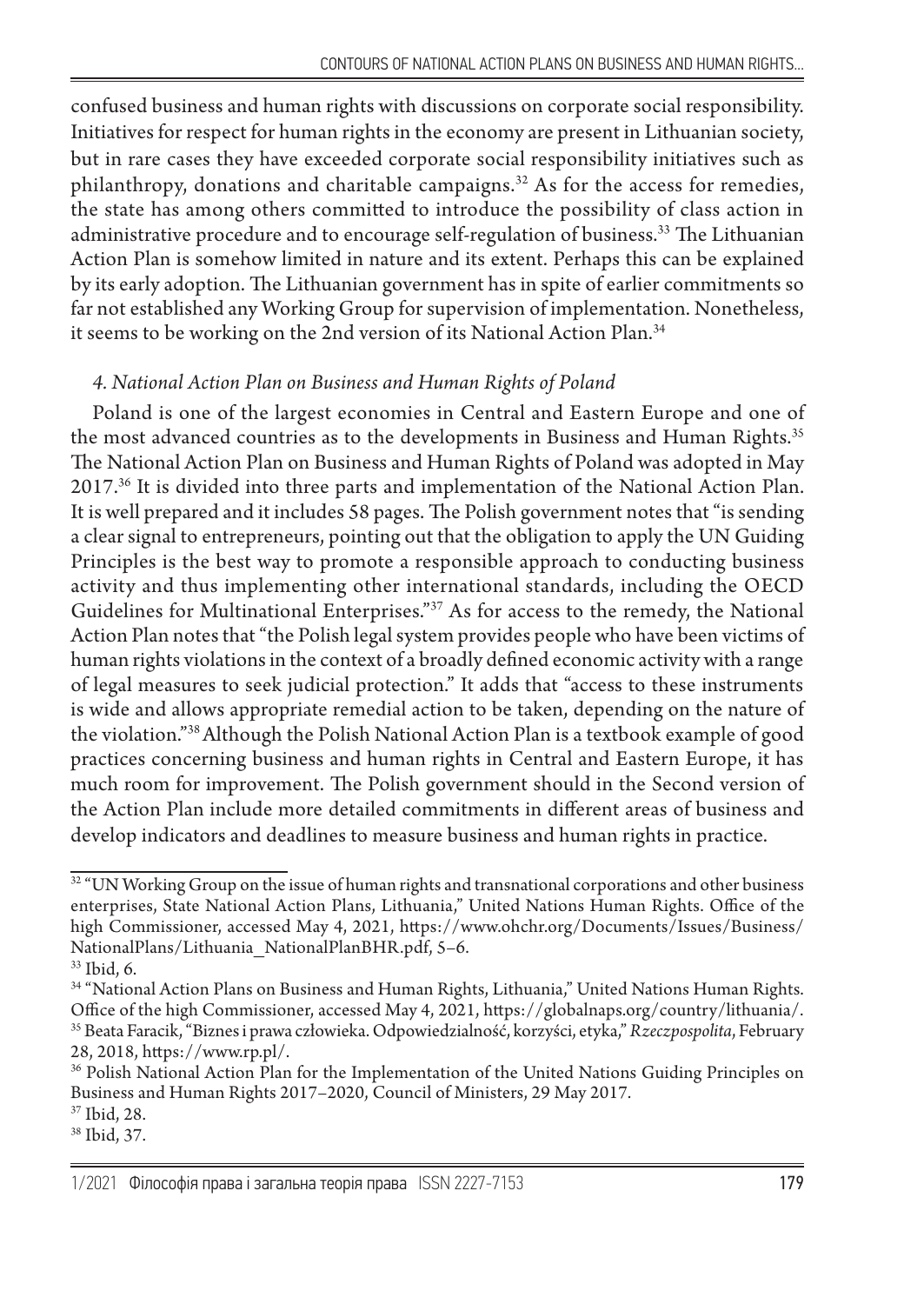#### *5. National Action Plan on Business and Human Rights of Ukraine*

The development of the Ukrainian National Action Plan has been a long process, which started in 2017.39 Ukraine first published the National Baseline Assessment on Business and Human Rights in 2019.40 Ukraine thereafter published a National Action Plan on Business and Human Rights in March 2021.<sup>41</sup> It is part of the national human rights action plan of the Republic of Ukraine.<sup>42</sup> The chapter on business and human rights is only 2 pages long. Nonetheless, it notes that "business entities should apply a human rights approach in conducting business activities;" and "access to effective remedies should be guaranteed to victims of human rights violations related to business operations."43 Nonetheless, it includes several indicators that could be used when measuring the respect for business and human rights in practice.<sup>44</sup> The adoption of a chapter on business and human rights within the Ukrainian National Action Plan on Business and Human Rights is certainly the step in the right direction. It remains to be seen how the chapter will be implemented in practice and if Ukraine will in future adopt a stand-alone National Action Plan on Business and Human Rights.

#### *6. National Action Plan on Business and Human Rights of Slovenia*

The structure of the action plan of the Republic of Slovenia partially follows the UN Guide ding principles.45 It was launched in November 2018. The National Action Plan of Slovenia includes commitments as to pillar 1 and pillar 3. Pillar 2 on corporate responsibility for human rights has not been included in the special chapter. Nonetheless, the Action Plan recognizes that corporations have constitutional and statutory obligations concerning human rights. The Action notes that corporations that "…must comply with the Constitution and the laws of the Republic of Slovenia, as well as generally recognised standards and principles and the rules of international human rights law."46 Nonetheless, the absence of individual chapters on the obligations of corporations to respect human rights is difficult to understand, as there is already a legal basis for it in the Slovenian domestic legal system. Such a text contradicts the current constitutional system, which

 $42$  Ibid.

 $\,^{44}$  Ibid.

46 Ibid, 11.

<sup>&</sup>lt;sup>39</sup> "Ukraine," National Action Plans on Business and Human Rights, accessed May 4, 2021, https:// globalnaps.org/country/ukraine/.

<sup>40</sup> *Business and Human Rights National Baseline Assessment Executive Summary*, https://legalforum.nlu.edu.ua/ wp-content/uploads/2019/06/executive-summary.pdf.

<sup>&</sup>lt;sup>41 "</sup>Ukraine," National Action Plans on Business and Human Rights.

<sup>43</sup> Decree of the President of Ukraine, no. 119/2021, On the National Strategy for Human Rights, unofficial English translation, 4, accessed May 4, 2021, https://globalnaps.org/wp-content/uploads/2021/05/ ukrainian-bhr-chapter-2021-unofficial-english-translation.pdf.

<sup>45</sup> National Action Plan of the Republic of Slovenia on Business and Human Rights, November 2018, accessed May 4, 2021, https://www.ohchr.org/Documents/Issues/Business/NationalPlans/ Slovenia\_EN.pdf.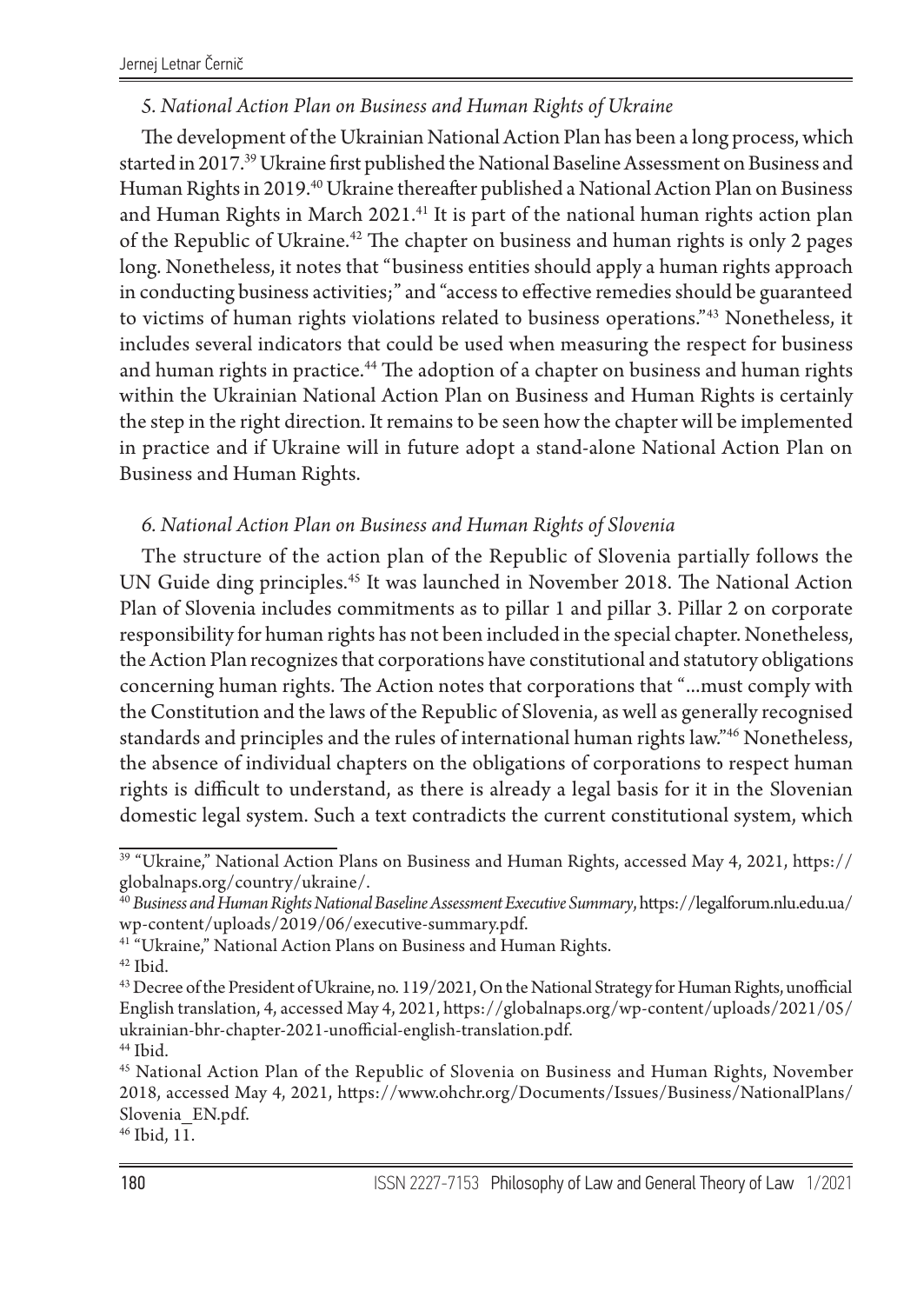already requires companies to respect and protect human rights.<sup>47</sup> Corporations are to respect the Constitution and the laws of the Republic of Slovenia.48 The Plan list among priorities of Slovenia in its implementation the following areas: "Prevention of discrimination and inequality, and promotion of equal opportunities;"49 "Promotion and protection of fundamental workers' rights, also in transnational businesses and along the entire production chain;"<sup>50</sup> "Prevention of, and fight against, trafficking in human beings;"<sup>51</sup> "Environmental protection, nature conservation, sustainable development;"52 and "Human rights due diligence."53 It appears that the Slovenian state could have perhaps shown a clearer commitment that corporations operating in Slovenia must respect and protect human rights.54 The absence of a clear message in the action plan that corporations to respect and protect human rights in the Slovenian legal system diminishes the importance of the entire action plan.55 The Slovenian government has through its Ministry of Foreign Affairs since the adoption of the National Action Plan regularly supervised its implementation.<sup>56</sup> It has mostly focused on the activities of the state-owned corporations.<sup>57</sup> Nonetheless, the Slovenian government should in the implementation system further develop indicators and set deadlines for implementation of its and corporate commitments concerning business and human rights. The measurement of human rights compliance of businesses will illustrate a real-life picture of business and human rights in Slovenia.

### II. Challenges Concerning National Action Plans on Business and Human Rights in Central and Eastern Europe

States must protect the individual against violations by private entities and exercise control over companies that are allegedly involved in human rights violations on their territory, and increasingly also control companies when operating outside its borders. National Action Plans on Business and Human Rights are generally summaries of national laws and/or of non-binding commitments. Several authors have in the past argued that they cannot provide rights-holders with an effective access to justice for business-related human rights commitments.58 The existing National Action Plans of Central and Eastern European states are in that regard no exception. Only a few states in Central and Eastern Europe

- $^{\rm 50}$  Ibid.
- 51 Ibid.
- 52 Ibid.
- 53 Ibid.
- 54 Ibid.
- 55 Ibid.

<sup>47</sup> Jernej Letnar Černič, "Človekovo dostojanstvo v gospodarstvu," *IUS-INFO*, 1 December 2017. 48 Ibid.

<sup>49</sup> National Action Plan of the Republic of Slovenia, 6.

<sup>56</sup> Černič, "Business and Human Rights in Slovenia."

<sup>57</sup> Ibid. See also Government of Slovenia, Business and Human Rights, accessed April 20, 2021, https:// www.gov.si/en/topics/business-and-human-rights/.

<sup>58</sup> See, for example, Rivera, "National Action Plans;" Beata Faracik, *Implementation of the UN Guiding Principles on Business and Human Rights*, European Parliament, February 2017.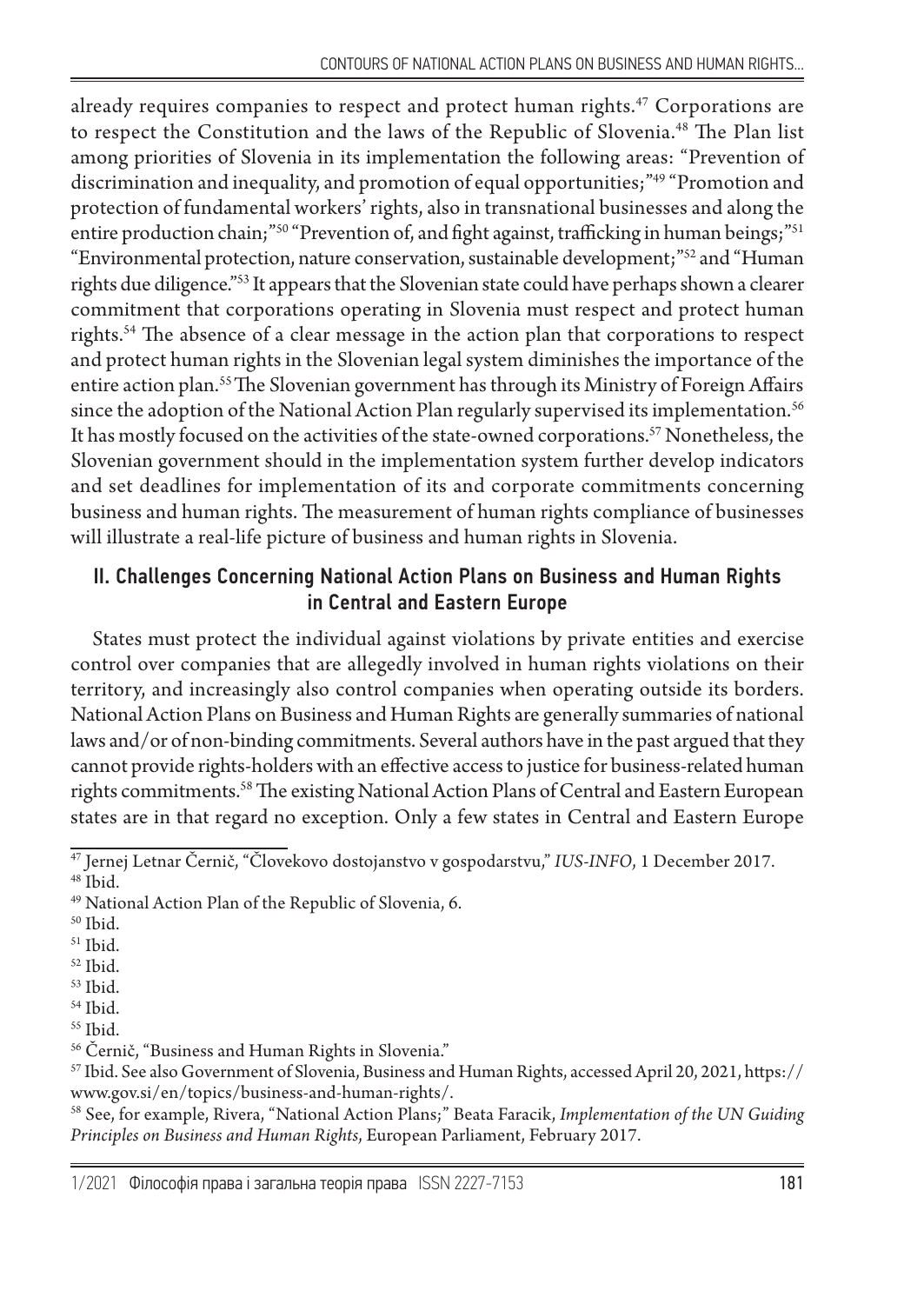have so far adopted National Action Plans. On the other hand, the adopted four or five National Action Plans substantially vary in the quality and extent of state pronouncements on their and corporate responsibilities. For instance, National Action Plans on Business and Human Rights of Georgia and Lithuania do not entail detailed commitments and indicators, as they focus more on general and programmatic commitments. On the other hand, the National Action Plans on Business and Human Rights of the Czech Republic, Poland and Slovenia are in pair with best practices concerning National Action Plans. One of the deficiencies of National Action Plans at the global level has been that they often lack goals, timelines for implementation and indicators, which enable measurements of the set commitments. Such has been also the case with most Action Plans in Central and Eastern Europe. With the exception of the Czech National Action Plan, National Action Plans in Central and Eastern Europe do not include goals, timeline and indicators. States could strengthen supervision of the implementation of National Action Plans by improving the rule of law and quality of domestic systems by drafting goals, indicators and setting timelines for their implementation.

As for the implementation of National Action Plans, not all states have established periodic supervisions mechanisms. The implementation of business and human rights standards has been in the past decades as both state and corporate actors have not been able or willing to efficiently protect the rights of individuals.<sup>59</sup> Most countries in the region lack capacity both in their institutions and civil society to effectively address businessrelated human rights challenges. As a rule, much of the challenges in the business and human rights in the region have been connected to the general problems of the rule of law, weak institutions and limited access to justice in the case of human rights violations. As a result, the international community should support building capacity, knowledge, fairness, impartiality and independence concerning business and human rights in order to strengthen both civil society and government resilience to address business-related human rights abuses.60 One of the ways for states to illustrate commitment to business and human rights is to develop a National Action Plan with detailed goals and deadlines to achieve them. In this way, civil society and state institutions could periodically supervise and measure how states and corporations comply with business and human rights standards such the UNGPs. As a rule, the reform of business and human rights requires strong institutions and the rule of law, which effectively safeguards human dignity of the rights-holders.

#### III. Way Forward

There is much room for improvement in the area of business and human rights in Central and Eastern Europe. Business-related human rights abuses are not uncommon in the region. In some countries business-related human rights abuses are even systematic and general. As a result, there is a great need for accountability for business-related human

<sup>59</sup> Černič, "Mapping Business and Human Rights."

 $60$  Ibid.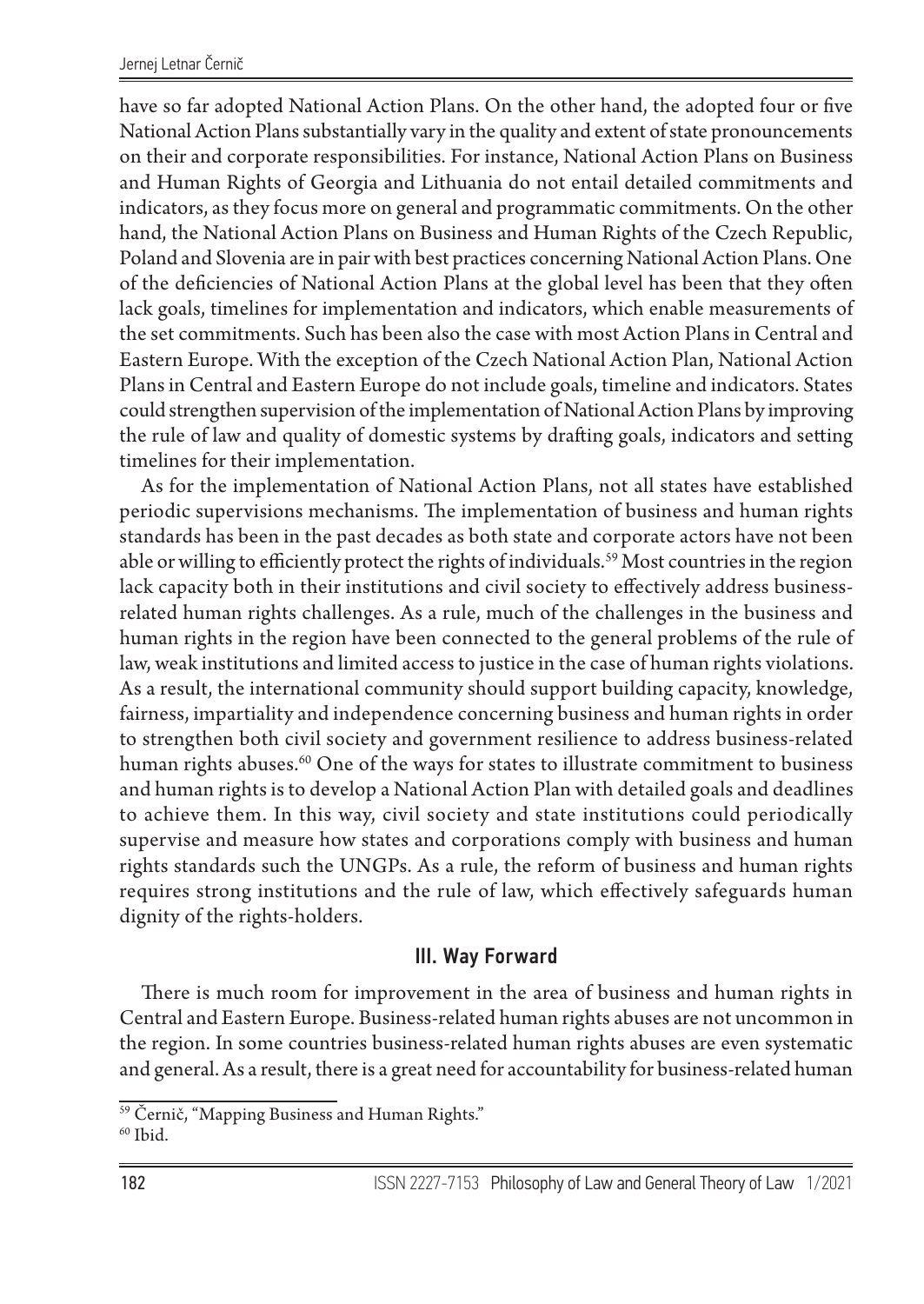rights abuses. The general rule of law situation is far from ideal in the countries of Central and Eastern Europe. The rule of law in most countries in the region suffers due to the weak institution, corruption and collision of state and private interests. Rights-holders in the regions have often been voiceless in enforcing state and corporate accountability for business-related human rights abuses. Judiciaries are often not capable of providing the right to fair, independent and fair trial for victims of human rights violations.<sup>61</sup> Tens of thousands of individuals from the region have since more than two decades turned themselves to the European Court of Human Rights.<sup>62</sup> As, business-related human rights abuses have been an example of general and systematic violations.

The largest corporations in the region are often state-owned or connected to the highest government circles. States carry primarily obligations to respect, protect and fulfil human rights in the area of business of human rights and beyond. Their obligations are even greater in the context with state-owned corporations. Simultaneously, corporations have complementary negative and positive obligations to respect human dignity of the rights-holders. In the context of corporate governance, it is indispensable that corporations translate their rhetorical commitments in practice and to invest more resources in human resources that will be able to supervise the compliance of their operations. The progress in business and human rights hinges on the strengthening of the rule of law and institutions in those states. As a result, corporations in Central and Eastern Europe are to integrate respect for the rule of law at all levels of their business operations. Nonetheless, the step forward for business and human rights in the region would be that also the rest of countries in the region adopt National Action Plans and that they establish effective supervision of National Action Plans. States in Central and Eastern European are to work towards improving the rule of law and access to justice for victims of business-related human rights abuses. The field of business and human rights in Central and Eastern Europe requires reforms in order to effectively protect human dignity of rights-holders.

© J. L. Černič, 2021

## **Bibliography**

- Aristova, Ekaterina. "Business and Human Rights in Russia." [In Russian] *European Human Rights Advocacy Centre, Bulletin* 23 (2015): 8–9.
- Avbelj, Matej, and Jernej Letnar Černič. *The Impact of European Institutions on the Rule of Law and Democracy: Slovenia and Beyond*. Oxford, Hart (Bloomsbury), 2020.
- Bernaz, Nadia. "Implementing the UNGPs in Eastern Europe: Is Ukraine the Example to Follow?" *Rights as Usual*. March 29, 2021. https://rightsasusual.com/?p=1404.
- *BRIEFING: Business & Human Rights Challenges in Eastern Europe & Central Asia* (Business and Human Rights Resource Centre, 2015). https://media.business-humanrights.org/media/documents/ files/eeca-regional-briefing-february-2016.pdf.

<sup>&</sup>lt;sup>61</sup> Černič, "Mapping Business and Human Rights."

 $^{62}$  Jernej Letnar Černič, "Impact of the European Court of Human Rights on the Rule of Law in Central and Eastern Europe," *Hague Journal on the Rule of Law* 10, no. 1 (2018): 111–37.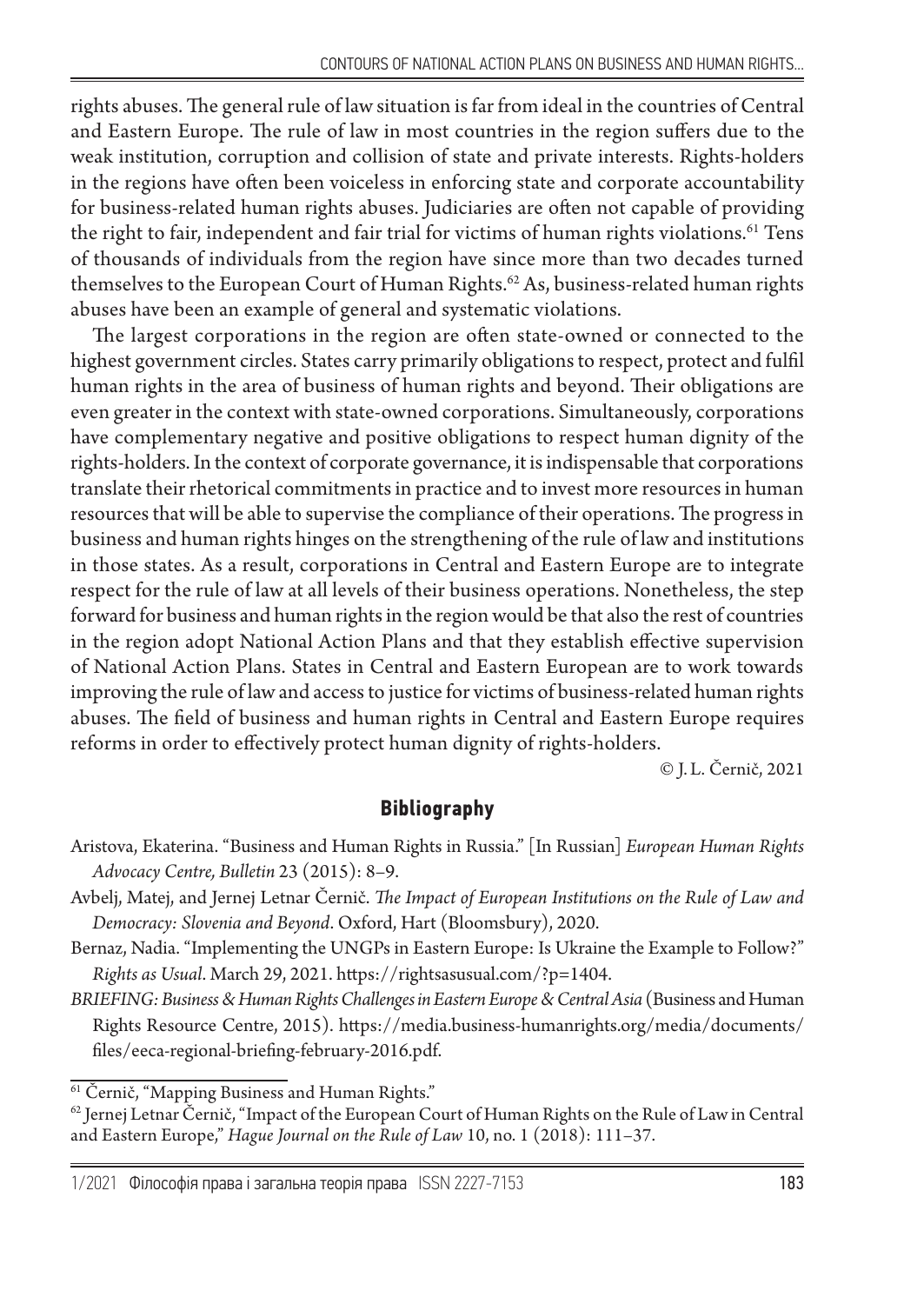- *Business and Human Rights National Baseline Assessment Executive Summary*. https://legalforum.nlu.edu.ua/ wp-content/uploads/2019/06/executive-summary.pdf.
- Cantu Rivera, Humberto. "National Action Plans on Business and Human Rights: Progress or Mirage?" *Business and Human Rights Journal* 4, no. 2 (2019): 213–37.
- Ciobanu, Claudia. "Bulgarian Villagers in Chronic Limbo over Coal Mine Expansion." *Bankwatch*. May 6, 2019. https://bankwatch.org/story/beli-bryag (accessed 20 April 2021).
- "Czech Republic." National Action Plan for Business and Human Rights, 2017–2022. Accessed May 4, 2021. https://www.ohchr.org/Documents/Issues/Business/NationalPlans/ NationalActionPlanCzechRepublic.pdf.
- Černič, Jernej Letnar. "Business and Human Rights in Slovenia." *Cambridge Core blog of the Business and Human Rights Journal*. April 17, 2019. https://www.cambridge.org/core/blog/2019/04/16/ business-and-human-rights-in-slovenia/.
- Černič, Jernej Letnar. "Človekovo dostojanstvo v gospodarstvu." *IUS-INFO*, December 1, 2017.
- Černič, Jernej Letnar. "Impact of the European Court of Human Rights on the Rule of Law in Central and Eastern Europe." *Hague Journal on the Rule of Law* 10(1) (2018): 111–37.
- Černič, Jernej Letnar. "Mapping Business and Human Rights in Central and Eastern Europe." *Cambridge Core blog of the Business and Human Rights Journal*. December 2020. https://www.cambridge.org/ core/blog/2020/12/11/mapping-business-and-human-rights-in-central-and-eastern-europe/.
- Černič, Jernej Letnar, Gorazd Justinek, and Christian Bukor. "Spoštovanje človekovih pravic v družbah prve kotacije ljubljanske borze: raziskava letnih poročil." *Pravnik: revija za pravno teorijo in prakso* 75 (11/12) (2020): 799–830.
- Černič, Jernej Letnar, and Nicolas Carrillo-Santarelli, eds. *The Future of Business and Human Rights: Theoretical and Practical Considerations for a UN Treaty*. Cambridge; Antwerp; Portland: Intersentia. cop., 2018.
- Faracik, Beata. "Biznes i prawa człowieka. Odpowiedzialność, korzyści, etyka." *Rzeczpospolita*. February 28, 2018. https://www.rp.pl/.
- Faracik, Beata. *Implementation of the UN Guiding Principles on Business and Human Rights*. European Parliament. February 2017.
- Gercheva, Dafina, and Nicolaj Sonderbye. "Responsible Business Conduct Accelerates Social and Economic Development." *UNDP Ukraine*. February 5, 2021. https://www.ua.undp.org/content/ ukraine/en/home/blog/2021/responsible-business.html#.YCP0cYZMD10.twitter-.
- Government of Slovenia, Business and Human Rights. Accessed April 20, 2021. https://www.gov.si/ en/topics/business-and-human-rights/.
- "Human Rights in Eastern Europe and Central Asia: Review of 2019." *Relief Web.* April 16, 2020. https://reliefweb.int/report/world/human-rights-eastern-europe-and-central-asia-review-2019.
- National Action Plan of the Republic of Slovenia on Business and Human Rights, November 2018. Аccessed May 4, 2021. https://www.ohchr.org/Documents/Issues/Business/NationalPlans/ Slovenia\_EN.pdf.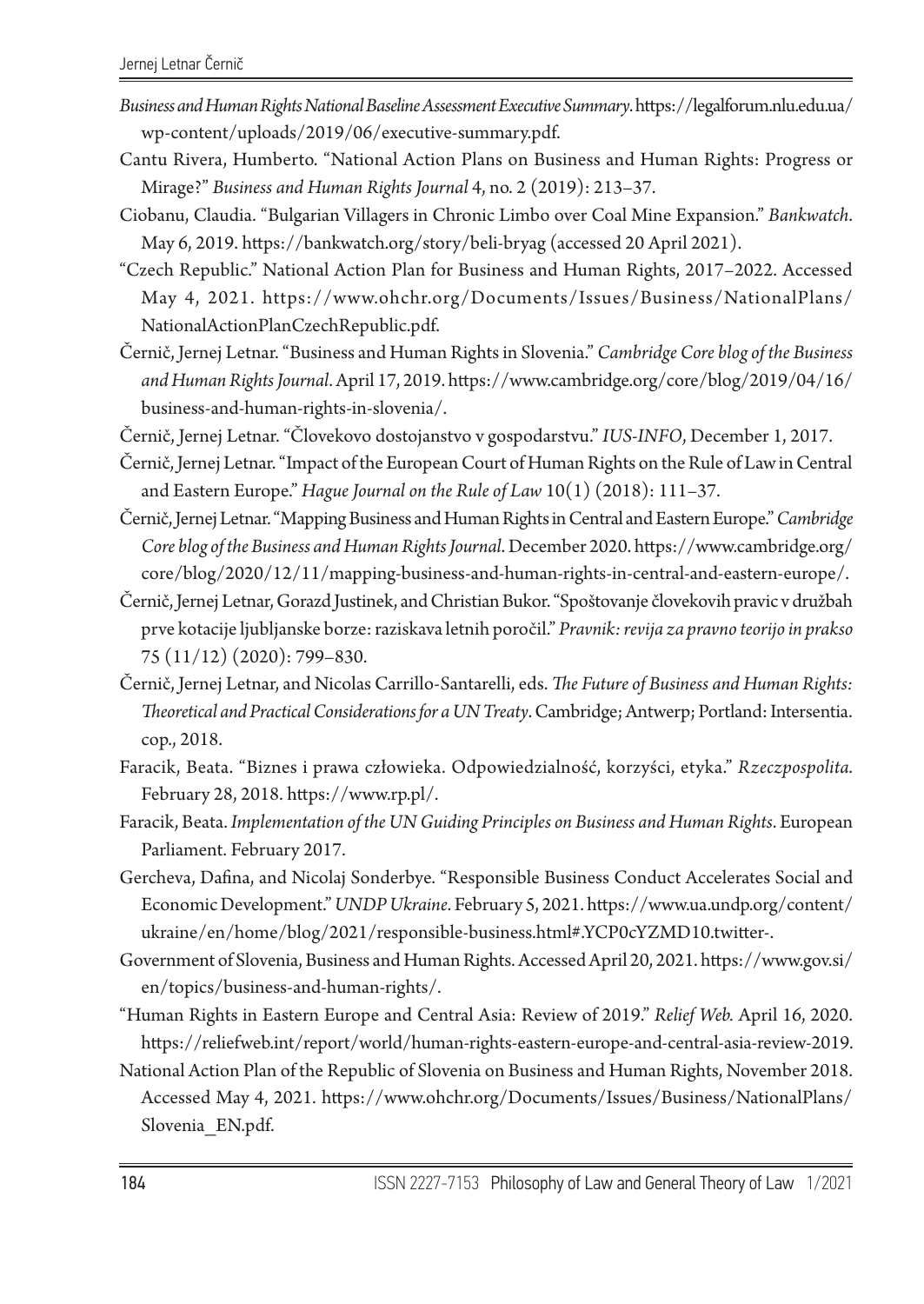- Polish National Action Plan for the Implementation of the United Nations Guiding Principles on Business and Human Rights 2017–2020, Council of Ministers. May 29, 2017.
- Stan, Lavinia, ed. *Transitional Justice in Eastern Europe and the Former Soviet Union*. Routledge, 2009.
- "Statement at the End of Visit to Georgia by the United Nations Working Group on Business and Human Rights, Tbilisi, 12 April 2019," United Nations Human Rights. Office of the high Commissioner. Accessed May 4, 2021. https://www.ohchr.org/EN/NewsEvents/Pages/ DisplayNews.aspx?NewsID=24474&LangID=E.
- "Ukraine," National Action Plans on Business and Human Rights. Accessed May 4, 2021. https:// globalnaps.org/country/ukraine/.
- UN, John Ruggie, *Protect, Respect and Remedy: A Framework for Business and Human Rights: Report of the Special Representative of the Secretary-General on the Issue of Human Rights and Transnational Corporations and Other Business Enterprises*, A/HRC/8/5 (7 April 2008).
- "UN Working Group on the issue of human rights and transnational corporations and other business enterprises, State National Action Plans, Lithuania," United Nations Human Rights. Office of the high Commissioner. Accessed May 4, 2021. https://www.ohchr.org/Documents/Issues/ Business/NationalPlans/Lithuania\_NationalPlanBHR.pdf.
- "UN Working Group on the issue of human rights and transnational corporations and other business enterprises, State National Action Plans, Georgia." United Nations Human Rights. Office of the high Commissioner. Аccessed May 4, 2021. https://www.ohchr.org/EN/Issues/Business/Pages/ NationalActionPlans.aspx.
- United Nations Open-ended intergovernmental working group on transnational corporations and other business enterprises with respect to human rights, Legally Binding Instrument to Regulate, in International Human Rights Law, the Activities of Transnational Corporations and other Business Enterprises, 6 August 2020, Article 2 (1). https://www.ohchr.org/Documents/ HRBodies/HRCouncil/WGTransCorp/Session6/OEIGWG\_Chair-Rapporteur\_second\_revised draft LBI on TNCs and OBEs with respect to Human Rights.pdf.
- Workers and Minorities Bear the Brunt of Abuse, Business & Human Rights in Eastern Europe & Central Asia, Business and Human Rights Resource Centre, 2014. https://media.business-humanrights.org/ media/documents/files/media/documents/eeca-regional-briefing-may-2014.pdf.

#### **Йерней Летнар Чернич. Контури національних планів дій щодо бізнесу та прав людини в Центральній та Східній Європі**

**Анотація**. Центральна і Східна Європа часто ставала об'єктом обговорення під час дебатів про бізнес і права людини. Країни в цих регіонах мають спільну історію, досвід і культуру. Права людини й основні свободи в минулому систематично порушувалися. Після процесів демократизації країни постраждали від низки порушень прав людини, пов'язаних із ними. Корпорації в регіонах часто прямо або опосередковано втручаються у права людини і суспільства загалом. Бізнес і права людини в минулому відставали від глобальних подій також через відсутність потенціалу та загальної незадовільної ситуації з правами людини.

У цій статті описані й обговорені контури Національних планів дій із бізнесу та прав людини Чехії, Польщі, Литви, Грузії, України та Словенії крізь призму їх сильних і слабких сторін.